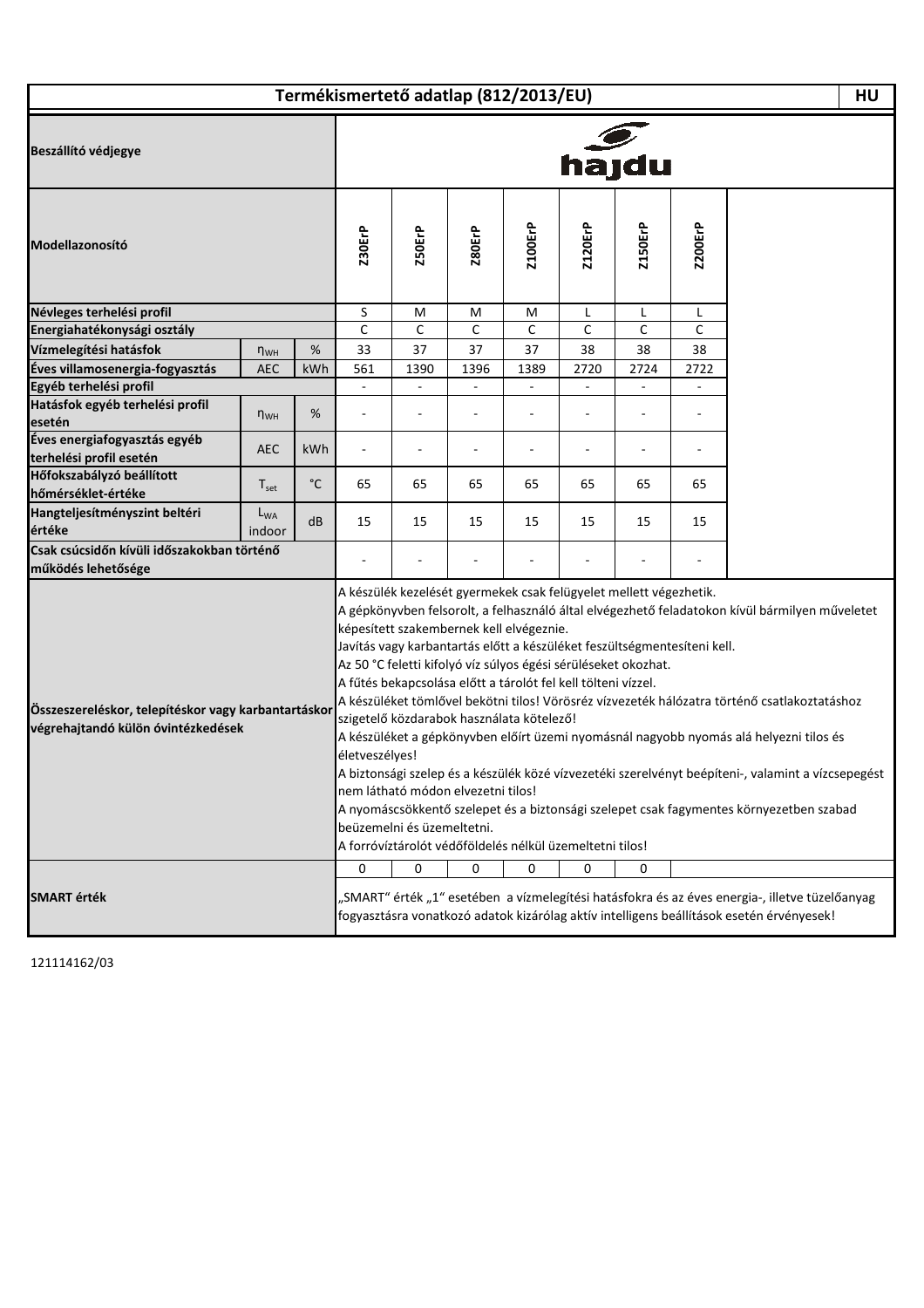|                                                                                                                                                                                                                                                                                                                                                                                                                                                                                                                                                                                                                                                                                                                                                                                                                                                                                                                                                                                                                                                                                                                                                                                                                                                                                                                                                                                                                                                                                                                                        |                    |                   | Product fiche (812/2013/EU) |               |                                                                                      |         |                                                   |                |      | <b>EN</b>                                                                               |  |  |  |
|----------------------------------------------------------------------------------------------------------------------------------------------------------------------------------------------------------------------------------------------------------------------------------------------------------------------------------------------------------------------------------------------------------------------------------------------------------------------------------------------------------------------------------------------------------------------------------------------------------------------------------------------------------------------------------------------------------------------------------------------------------------------------------------------------------------------------------------------------------------------------------------------------------------------------------------------------------------------------------------------------------------------------------------------------------------------------------------------------------------------------------------------------------------------------------------------------------------------------------------------------------------------------------------------------------------------------------------------------------------------------------------------------------------------------------------------------------------------------------------------------------------------------------------|--------------------|-------------------|-----------------------------|---------------|--------------------------------------------------------------------------------------|---------|---------------------------------------------------|----------------|------|-----------------------------------------------------------------------------------------|--|--|--|
| Supplier's trade mark                                                                                                                                                                                                                                                                                                                                                                                                                                                                                                                                                                                                                                                                                                                                                                                                                                                                                                                                                                                                                                                                                                                                                                                                                                                                                                                                                                                                                                                                                                                  |                    |                   | hajdu                       |               |                                                                                      |         |                                                   |                |      |                                                                                         |  |  |  |
| <b>Model identifier</b>                                                                                                                                                                                                                                                                                                                                                                                                                                                                                                                                                                                                                                                                                                                                                                                                                                                                                                                                                                                                                                                                                                                                                                                                                                                                                                                                                                                                                                                                                                                |                    | <b>Z30ErP</b>     | Z50ErP                      | <b>Z80ErP</b> | <b>Z100ErP</b>                                                                       | Z120ErP | <b>Z150ErP</b>                                    | <b>Z200ErP</b> |      |                                                                                         |  |  |  |
| <b>Declared load profile</b>                                                                                                                                                                                                                                                                                                                                                                                                                                                                                                                                                                                                                                                                                                                                                                                                                                                                                                                                                                                                                                                                                                                                                                                                                                                                                                                                                                                                                                                                                                           |                    |                   | S                           | M             | M                                                                                    | M       | L                                                 | L              | L    |                                                                                         |  |  |  |
| <b>Energy efficiency class</b>                                                                                                                                                                                                                                                                                                                                                                                                                                                                                                                                                                                                                                                                                                                                                                                                                                                                                                                                                                                                                                                                                                                                                                                                                                                                                                                                                                                                                                                                                                         |                    |                   | C                           | C             | С                                                                                    | C       | C                                                 | С              | C    |                                                                                         |  |  |  |
| <b>Energy efficiency</b>                                                                                                                                                                                                                                                                                                                                                                                                                                                                                                                                                                                                                                                                                                                                                                                                                                                                                                                                                                                                                                                                                                                                                                                                                                                                                                                                                                                                                                                                                                               | $n_{WH}$           | %                 | 33                          | 37            | 37                                                                                   | 37      | 38                                                | 38             | 38   |                                                                                         |  |  |  |
| Annual electricity consumption                                                                                                                                                                                                                                                                                                                                                                                                                                                                                                                                                                                                                                                                                                                                                                                                                                                                                                                                                                                                                                                                                                                                                                                                                                                                                                                                                                                                                                                                                                         | AEC                | kWh               | 561                         | 1390          | 1396                                                                                 | 1389    | 2720                                              | 2724           | 2722 |                                                                                         |  |  |  |
| Other load profile                                                                                                                                                                                                                                                                                                                                                                                                                                                                                                                                                                                                                                                                                                                                                                                                                                                                                                                                                                                                                                                                                                                                                                                                                                                                                                                                                                                                                                                                                                                     |                    |                   |                             |               | $\overline{\phantom{a}}$                                                             |         |                                                   |                |      |                                                                                         |  |  |  |
| Energy efficiency in case of other<br>load profile                                                                                                                                                                                                                                                                                                                                                                                                                                                                                                                                                                                                                                                                                                                                                                                                                                                                                                                                                                                                                                                                                                                                                                                                                                                                                                                                                                                                                                                                                     | $n_{WH}$           | %                 |                             |               |                                                                                      |         |                                                   |                |      |                                                                                         |  |  |  |
| Annual electricity consumption in<br>case of other load profile                                                                                                                                                                                                                                                                                                                                                                                                                                                                                                                                                                                                                                                                                                                                                                                                                                                                                                                                                                                                                                                                                                                                                                                                                                                                                                                                                                                                                                                                        | <b>AEC</b>         | kWh               |                             |               |                                                                                      |         |                                                   |                |      |                                                                                         |  |  |  |
| Thermostat temperature setting                                                                                                                                                                                                                                                                                                                                                                                                                                                                                                                                                                                                                                                                                                                                                                                                                                                                                                                                                                                                                                                                                                                                                                                                                                                                                                                                                                                                                                                                                                         | $T_{\rm set}$      | $^{\circ}{\rm C}$ | 65                          | 65            | 65                                                                                   | 65      | 65                                                | 65             | 65   |                                                                                         |  |  |  |
| Sound power level indoor                                                                                                                                                                                                                                                                                                                                                                                                                                                                                                                                                                                                                                                                                                                                                                                                                                                                                                                                                                                                                                                                                                                                                                                                                                                                                                                                                                                                                                                                                                               | $L_{WA}$<br>indoor | dB                | 15                          | 15            | 15                                                                                   | 15      | 15                                                | 15             | 15   |                                                                                         |  |  |  |
| Possibility of operating only during off-peak periods                                                                                                                                                                                                                                                                                                                                                                                                                                                                                                                                                                                                                                                                                                                                                                                                                                                                                                                                                                                                                                                                                                                                                                                                                                                                                                                                                                                                                                                                                  |                    |                   |                             |               |                                                                                      |         |                                                   |                |      |                                                                                         |  |  |  |
| Children are allowed to handle the appliance only under supervision.<br>Beside the tasks which are performable by the user, listed in user's manual, any other activities<br>have to be performed by qualified professional.<br>Before repair or maintenance, the appliance has to be de-energized.<br>Draining hot water above 50°C may cause severe burning injury.<br>Before switching-on of heating, the tank has to be filled with water.<br>Hose is not allowed to use for connection of the appliance. To connect the appliance to water net<br>made of copper, it is obligated to use insulation fittings.<br>Putting the appliance under higher operating pressure as prescript in user's manual is not allowed<br>Specific precautions that shall be taken when the<br>and may cause risk of life.<br>water heater is assembled, installed or maintained<br>It is not allowed to install a fitting between the appliance and the safety valve as well as leading<br>the water dropping in a non-visible way.<br>The pressure reducing valve and the safety valve is allowable to install and operating only in a<br>frost-free environment.<br>Operating the appliance without grounding is not allowable.<br>may cause risk of life. It is not allowed to install a fitting between the appliance and the safety<br>valve as well as leading the water dropping in a non-visible way. The pressure reducing valve and<br>the safety valve is allowable to install and operating only in a frost-free environment. Operating |                    |                   |                             |               |                                                                                      |         | the appliance without grounding is not allowable. |                |      |                                                                                         |  |  |  |
| <b>SMART</b> value                                                                                                                                                                                                                                                                                                                                                                                                                                                                                                                                                                                                                                                                                                                                                                                                                                                                                                                                                                                                                                                                                                                                                                                                                                                                                                                                                                                                                                                                                                                     |                    |                   | 0                           | 0             | 0<br>electricity and fuel consumption relate to enabled smart control settings only. | 0       | 0                                                 | 0              |      | In case of "SMART" value "1" the information on water heating energy efficiency, annual |  |  |  |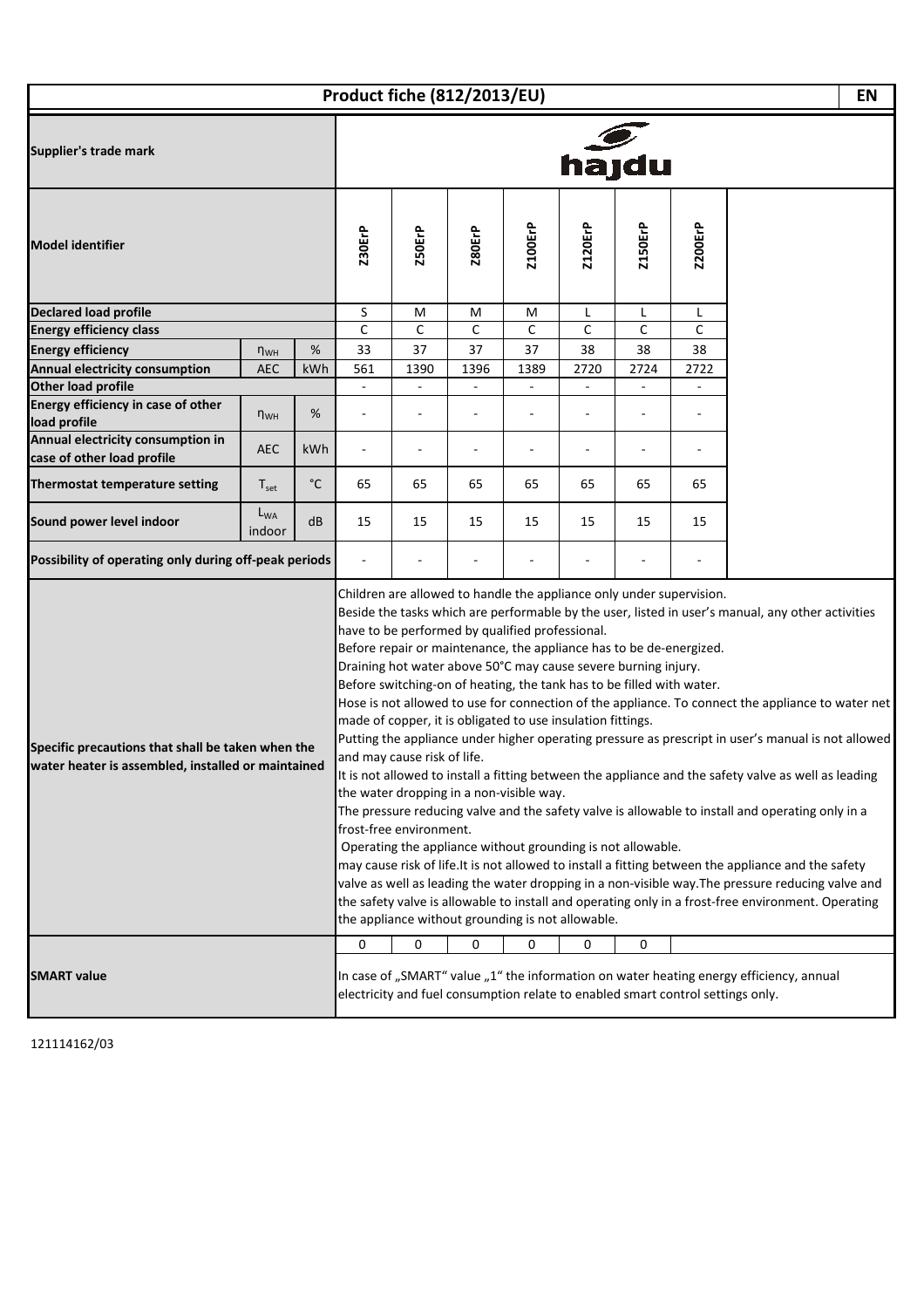| Produktdatenblatt (812/2013/EU) |  |  |
|---------------------------------|--|--|
|---------------------------------|--|--|

**DE**

 $\mathbf{L}$ 

| Warenzeichen des Lieferanten                                                                                   | hajdu            |        |                                                                                                                                                                                                                                                                                                                                        |                                                                                |                |                                                                                                                                                                                 |                |                                                                          |                                                                                                                                                                                                                                                                                                                                                                                                                                                                                                                                                                                                                                                                                                                                                                                                                                                                                                                                                                                                                                                                                                                           |  |
|----------------------------------------------------------------------------------------------------------------|------------------|--------|----------------------------------------------------------------------------------------------------------------------------------------------------------------------------------------------------------------------------------------------------------------------------------------------------------------------------------------|--------------------------------------------------------------------------------|----------------|---------------------------------------------------------------------------------------------------------------------------------------------------------------------------------|----------------|--------------------------------------------------------------------------|---------------------------------------------------------------------------------------------------------------------------------------------------------------------------------------------------------------------------------------------------------------------------------------------------------------------------------------------------------------------------------------------------------------------------------------------------------------------------------------------------------------------------------------------------------------------------------------------------------------------------------------------------------------------------------------------------------------------------------------------------------------------------------------------------------------------------------------------------------------------------------------------------------------------------------------------------------------------------------------------------------------------------------------------------------------------------------------------------------------------------|--|
| Modellkennung des Lieferanten                                                                                  | <b>Z30ErP</b>    | Z50ErP | <b>Z80ErP</b>                                                                                                                                                                                                                                                                                                                          | <b>Z100ErP</b>                                                                 | <b>Z120ErP</b> | <b>Z150ErP</b>                                                                                                                                                                  | <b>Z200ErP</b> |                                                                          |                                                                                                                                                                                                                                                                                                                                                                                                                                                                                                                                                                                                                                                                                                                                                                                                                                                                                                                                                                                                                                                                                                                           |  |
| Angegebenes Lastprofil                                                                                         |                  |        | S                                                                                                                                                                                                                                                                                                                                      | M                                                                              | M              | M                                                                                                                                                                               | Г              | L                                                                        | Г                                                                                                                                                                                                                                                                                                                                                                                                                                                                                                                                                                                                                                                                                                                                                                                                                                                                                                                                                                                                                                                                                                                         |  |
| Energieeffizienzklasse                                                                                         |                  |        | C                                                                                                                                                                                                                                                                                                                                      | C                                                                              | $\mathsf{C}$   | C                                                                                                                                                                               | C              | C                                                                        | C                                                                                                                                                                                                                                                                                                                                                                                                                                                                                                                                                                                                                                                                                                                                                                                                                                                                                                                                                                                                                                                                                                                         |  |
| Energieeffizienz                                                                                               | $n_{WH}$         | %      | 33                                                                                                                                                                                                                                                                                                                                     | 37                                                                             | 37             | 37                                                                                                                                                                              | 38             | 38                                                                       | 38                                                                                                                                                                                                                                                                                                                                                                                                                                                                                                                                                                                                                                                                                                                                                                                                                                                                                                                                                                                                                                                                                                                        |  |
| Jährlicher Stromverbrauch                                                                                      | <b>AEC</b>       | kWh    | 561                                                                                                                                                                                                                                                                                                                                    | 1390                                                                           | 1396           | 1389                                                                                                                                                                            | 2720           | 2724                                                                     | 2722                                                                                                                                                                                                                                                                                                                                                                                                                                                                                                                                                                                                                                                                                                                                                                                                                                                                                                                                                                                                                                                                                                                      |  |
| <b>Andere Lastprofile</b>                                                                                      |                  |        | $\overline{a}$                                                                                                                                                                                                                                                                                                                         |                                                                                |                |                                                                                                                                                                                 |                |                                                                          | $\overline{\phantom{a}}$                                                                                                                                                                                                                                                                                                                                                                                                                                                                                                                                                                                                                                                                                                                                                                                                                                                                                                                                                                                                                                                                                                  |  |
| <b>Energieeffizienz in andere</b>                                                                              |                  |        |                                                                                                                                                                                                                                                                                                                                        |                                                                                |                |                                                                                                                                                                                 |                |                                                                          |                                                                                                                                                                                                                                                                                                                                                                                                                                                                                                                                                                                                                                                                                                                                                                                                                                                                                                                                                                                                                                                                                                                           |  |
| Lastprofile                                                                                                    | $n_{WH}$         | %      |                                                                                                                                                                                                                                                                                                                                        |                                                                                |                |                                                                                                                                                                                 |                |                                                                          |                                                                                                                                                                                                                                                                                                                                                                                                                                                                                                                                                                                                                                                                                                                                                                                                                                                                                                                                                                                                                                                                                                                           |  |
| Jährlicher Stromverbrauch in                                                                                   |                  |        |                                                                                                                                                                                                                                                                                                                                        |                                                                                |                |                                                                                                                                                                                 |                |                                                                          |                                                                                                                                                                                                                                                                                                                                                                                                                                                                                                                                                                                                                                                                                                                                                                                                                                                                                                                                                                                                                                                                                                                           |  |
| andere Lastprofile                                                                                             | <b>AEC</b>       | kWh    |                                                                                                                                                                                                                                                                                                                                        |                                                                                |                |                                                                                                                                                                                 |                |                                                                          |                                                                                                                                                                                                                                                                                                                                                                                                                                                                                                                                                                                                                                                                                                                                                                                                                                                                                                                                                                                                                                                                                                                           |  |
| Temperatureinstellungen des                                                                                    |                  |        |                                                                                                                                                                                                                                                                                                                                        |                                                                                |                |                                                                                                                                                                                 |                |                                                                          |                                                                                                                                                                                                                                                                                                                                                                                                                                                                                                                                                                                                                                                                                                                                                                                                                                                                                                                                                                                                                                                                                                                           |  |
| <b>Temperaturreglers</b>                                                                                       | $T_{\text{set}}$ | °C     | 65                                                                                                                                                                                                                                                                                                                                     | 65                                                                             | 65             | 65                                                                                                                                                                              | 65             | 65                                                                       | 65                                                                                                                                                                                                                                                                                                                                                                                                                                                                                                                                                                                                                                                                                                                                                                                                                                                                                                                                                                                                                                                                                                                        |  |
| Schallleistungspegel in                                                                                        | $L_{WA}$         |        |                                                                                                                                                                                                                                                                                                                                        |                                                                                |                |                                                                                                                                                                                 |                |                                                                          |                                                                                                                                                                                                                                                                                                                                                                                                                                                                                                                                                                                                                                                                                                                                                                                                                                                                                                                                                                                                                                                                                                                           |  |
| Innenräumen                                                                                                    | indoor           | dB     | 15                                                                                                                                                                                                                                                                                                                                     | 15                                                                             | 15             | 15                                                                                                                                                                              | 15             | 15                                                                       | 15                                                                                                                                                                                                                                                                                                                                                                                                                                                                                                                                                                                                                                                                                                                                                                                                                                                                                                                                                                                                                                                                                                                        |  |
| Möglichkeit, nur außerhalb der Spitzenzeiten                                                                   |                  |        |                                                                                                                                                                                                                                                                                                                                        |                                                                                |                |                                                                                                                                                                                 |                |                                                                          |                                                                                                                                                                                                                                                                                                                                                                                                                                                                                                                                                                                                                                                                                                                                                                                                                                                                                                                                                                                                                                                                                                                           |  |
| zuarbeiten                                                                                                     |                  |        |                                                                                                                                                                                                                                                                                                                                        |                                                                                |                |                                                                                                                                                                                 |                |                                                                          |                                                                                                                                                                                                                                                                                                                                                                                                                                                                                                                                                                                                                                                                                                                                                                                                                                                                                                                                                                                                                                                                                                                           |  |
| Bei der Montage, Installation oder Wartung des<br>Warmwasserbereiters zu treffenden besonderen<br>Vorkehrungen |                  |        |                                                                                                                                                                                                                                                                                                                                        | und das Wasser nicht sichtbar abzuleiten.<br>installiert und betrieben werden. |                | Kinder dürfen das Gerät nur unter Aufsicht handhaben.<br>Vor der Reparatur oder Wartung muss das Gerät stromlos sein.<br>Der Betrieb des Geräts ohne Erdung ist nicht zulässig. |                | Vor dem Einschalten der Heizung muss der Tank mit Wasser gefüllt werden. | Neben den vom Benutzer auszuführenden Aufgaben, die im Benutzerhandbuch aufgeführt sind,<br>müssen alle anderen Aktivitäten von einem qualifizierten Fachmann ausgeführt werden.<br>Das Ablassen von heißem Wasser über 50 °C kann zu schweren Verbrennungen führen.<br>Der Schlauch darf nicht zum Anschließen des Geräts verwendet werden. Um das Gerät an ein<br>Wassernetz aus Kupfer anzuschließen, müssen Isolierarmaturen verwendet werden.<br>Es ist nicht zulässig, das Gerät einem höheren Betriebsdruck auszusetzen, als dies in der<br>Bedienungsanleitung vorgeschrieben ist, und dies kann zu Lebensgefahr führen.<br>Es ist nicht gestattet, eine Armatur zwischen dem Gerät und dem Sicherheitsventil anzubringen<br>Das Druckminderventil und das Sicherheitsventil dürfen nur in einer frostfreien Umgebung<br>Dies kann zu Lebensgefahr führen. Es ist nicht gestattet, eine Armatur zwischen dem Gerät und<br>dem Sicherheitsventil zu installieren und das Wasser nicht sichtbar abzuleiten. Das<br>Druckminderventil und das Sicherheitsventil dürfen nur installiert und betrieben werden in einer |  |
| <b>SMART Wert</b>                                                                                              |                  |        | frostfreien Umgebung. Der Betrieb des Geräts ohne Erdung ist nicht zulässig.<br>$\mathsf 0$<br>0<br>0<br>0<br>0<br>0<br>Bei einem "SMART" - Wert "1" beziehen sich die Informationen zur Energieeffizienz der<br>Warmwasserbereitung, zum jährlichen Strom- und Kraftstoffverbrauch nur auf aktivierte Smart<br>Control-Einstellungen. |                                                                                |                |                                                                                                                                                                                 |                |                                                                          |                                                                                                                                                                                                                                                                                                                                                                                                                                                                                                                                                                                                                                                                                                                                                                                                                                                                                                                                                                                                                                                                                                                           |  |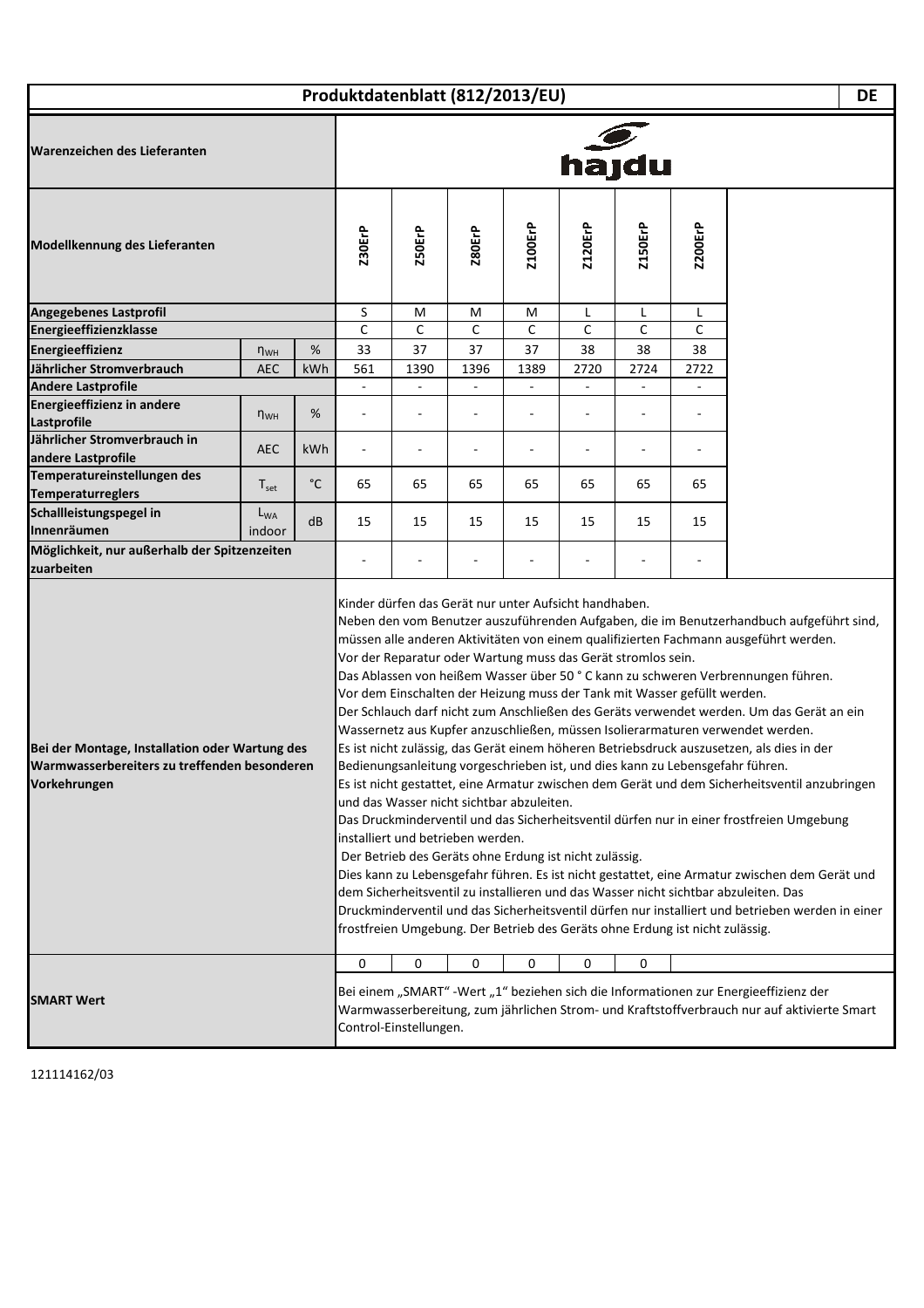|                                                                                                   |                    |                       | Fiche produit (812/2013/EU)                                                                                                                                                                                                                                                                                                                                                                                                                             |                          |                                           |                |                          |                                                                                                                                                                                                                                                                                                                                                                                                                                                                                                                                                                                                                                                                                                                                                                                                              |      |                                                                                                                                                                                             |  |  |
|---------------------------------------------------------------------------------------------------|--------------------|-----------------------|---------------------------------------------------------------------------------------------------------------------------------------------------------------------------------------------------------------------------------------------------------------------------------------------------------------------------------------------------------------------------------------------------------------------------------------------------------|--------------------------|-------------------------------------------|----------------|--------------------------|--------------------------------------------------------------------------------------------------------------------------------------------------------------------------------------------------------------------------------------------------------------------------------------------------------------------------------------------------------------------------------------------------------------------------------------------------------------------------------------------------------------------------------------------------------------------------------------------------------------------------------------------------------------------------------------------------------------------------------------------------------------------------------------------------------------|------|---------------------------------------------------------------------------------------------------------------------------------------------------------------------------------------------|--|--|
| Marque du fournisseur                                                                             |                    |                       |                                                                                                                                                                                                                                                                                                                                                                                                                                                         | hajdu                    |                                           |                |                          |                                                                                                                                                                                                                                                                                                                                                                                                                                                                                                                                                                                                                                                                                                                                                                                                              |      |                                                                                                                                                                                             |  |  |
| Référence du modèle                                                                               | <b>Z30ErP</b>      | Z50ErP                | <b>Z80ErP</b>                                                                                                                                                                                                                                                                                                                                                                                                                                           | Z100ErP                  | Z120ErP                                   | <b>Z150ErP</b> | <b>Z200ErP</b>           |                                                                                                                                                                                                                                                                                                                                                                                                                                                                                                                                                                                                                                                                                                                                                                                                              |      |                                                                                                                                                                                             |  |  |
| Chauffage de l'eau : Profil de charge nominal                                                     |                    |                       | S                                                                                                                                                                                                                                                                                                                                                                                                                                                       | М                        | M                                         | M              | L                        | L                                                                                                                                                                                                                                                                                                                                                                                                                                                                                                                                                                                                                                                                                                                                                                                                            | L    |                                                                                                                                                                                             |  |  |
| Chauffage de l'eau : Classe énergétique                                                           |                    |                       | C                                                                                                                                                                                                                                                                                                                                                                                                                                                       | C                        | $\mathsf{C}$                              | C              | С                        | C                                                                                                                                                                                                                                                                                                                                                                                                                                                                                                                                                                                                                                                                                                                                                                                                            | C    |                                                                                                                                                                                             |  |  |
| Chauffage de l'eau : Efficacité                                                                   | $n_{WH}$           | %                     | 33                                                                                                                                                                                                                                                                                                                                                                                                                                                      | 37                       | 37                                        | 37             | 38                       | 38                                                                                                                                                                                                                                                                                                                                                                                                                                                                                                                                                                                                                                                                                                                                                                                                           | 38   |                                                                                                                                                                                             |  |  |
| Consommation d'énergie annuelle                                                                   | <b>AEC</b>         | kWh                   | 561                                                                                                                                                                                                                                                                                                                                                                                                                                                     | 1390                     | 1396                                      | 1389           | 2720                     | 2724                                                                                                                                                                                                                                                                                                                                                                                                                                                                                                                                                                                                                                                                                                                                                                                                         | 2722 |                                                                                                                                                                                             |  |  |
| Autre profil de charge                                                                            |                    |                       | $\overline{\phantom{a}}$                                                                                                                                                                                                                                                                                                                                                                                                                                | $\overline{\phantom{a}}$ |                                           | $\overline{a}$ | $\overline{\phantom{a}}$ |                                                                                                                                                                                                                                                                                                                                                                                                                                                                                                                                                                                                                                                                                                                                                                                                              |      |                                                                                                                                                                                             |  |  |
| Chauffage de l'eau : efficacité en<br>cas d'autre profil de charge                                | $n_{WH}$           | %                     |                                                                                                                                                                                                                                                                                                                                                                                                                                                         |                          |                                           |                |                          |                                                                                                                                                                                                                                                                                                                                                                                                                                                                                                                                                                                                                                                                                                                                                                                                              |      |                                                                                                                                                                                             |  |  |
| Consommation d'énergie annuelle<br>en cas d'autre profil de charge                                | <b>AEC</b>         | kWh                   |                                                                                                                                                                                                                                                                                                                                                                                                                                                         |                          |                                           |                |                          |                                                                                                                                                                                                                                                                                                                                                                                                                                                                                                                                                                                                                                                                                                                                                                                                              |      |                                                                                                                                                                                             |  |  |
| Température réglée du régulateur<br>de température                                                | $T_{\rm set}$      | $^{\circ}$ C          | 65                                                                                                                                                                                                                                                                                                                                                                                                                                                      | 65                       | 65                                        | 65             | 65                       | 65                                                                                                                                                                                                                                                                                                                                                                                                                                                                                                                                                                                                                                                                                                                                                                                                           | 65   |                                                                                                                                                                                             |  |  |
| Niveau de puissance acoustique,<br>intérieur                                                      | $L_{WA}$<br>indoor | dB                    | 15                                                                                                                                                                                                                                                                                                                                                                                                                                                      | 15                       | 15                                        | 15             | 15                       | 15                                                                                                                                                                                                                                                                                                                                                                                                                                                                                                                                                                                                                                                                                                                                                                                                           | 15   |                                                                                                                                                                                             |  |  |
| Niveau de puissance acoustique, intérieur                                                         |                    |                       |                                                                                                                                                                                                                                                                                                                                                                                                                                                         |                          |                                           |                |                          |                                                                                                                                                                                                                                                                                                                                                                                                                                                                                                                                                                                                                                                                                                                                                                                                              |      |                                                                                                                                                                                             |  |  |
| Précautions particulières à prendre lorsque le<br>chauffe-eau est assemblé, installé ou entretenu | qualifiés.         | supérieure à 0,6 MPa. | Avant des opérations d'entretien ou de réparation, il faut couper la tension.<br>Avant d'allumer le chauffage, il faut remplir le réservoir d'eau.<br>Il est interdit de raccorder l'appareil avec un tuyau en caoutchouc.<br>interdit de conduire les gouttes d'eau de manière non visible.<br>fonctionnement seulement dans un environnement sans risque de gel.<br>Il est interdit de faire fonctionner le réservoir d'eau chaude sans mise à terre. |                          |                                           |                |                          | Le nettoyage de l'appareil ne peut être confié à des enfants qu'en cas de surveillance.<br>A l'exception des opérations d'entretien régulières, faisables par l'utilisateur et indiquées dans le<br>manuel d'utilisation, toutes autres opérations doivent être effectuées par des spécialistes<br>L'eau sortant à température supérieure à 50 °C peut provoquer de graves blessures de brûlure.<br>En cas de raccordement des tubes d'eau en cuivre rouge, il est obligatoire d'utiliser des pièces<br>intermédiaires d'isolement.Il est interdit et dangereux d'exposer le réservoir à une pression<br>Il est interdit d'insérer des pièces de plomberie entre la vanne de sécurité et l'appareil. Il est<br>La soupape de réduction de pression et la vanne de sécurité peuvent être mis en service et en |      |                                                                                                                                                                                             |  |  |
| <b>Valeur SMART</b>                                                                               |                    |                       | 0                                                                                                                                                                                                                                                                                                                                                                                                                                                       | 0                        | 0<br>de commande intelligent est branché. | 0              | 0                        | 0                                                                                                                                                                                                                                                                                                                                                                                                                                                                                                                                                                                                                                                                                                                                                                                                            |      | Valeur « smart » « 1 » : les données relatives à l'efficacité du chauffage de l'eau et à la<br>consommation d'énergie et de combustible annuelle sont valables seulement lorsque le système |  |  |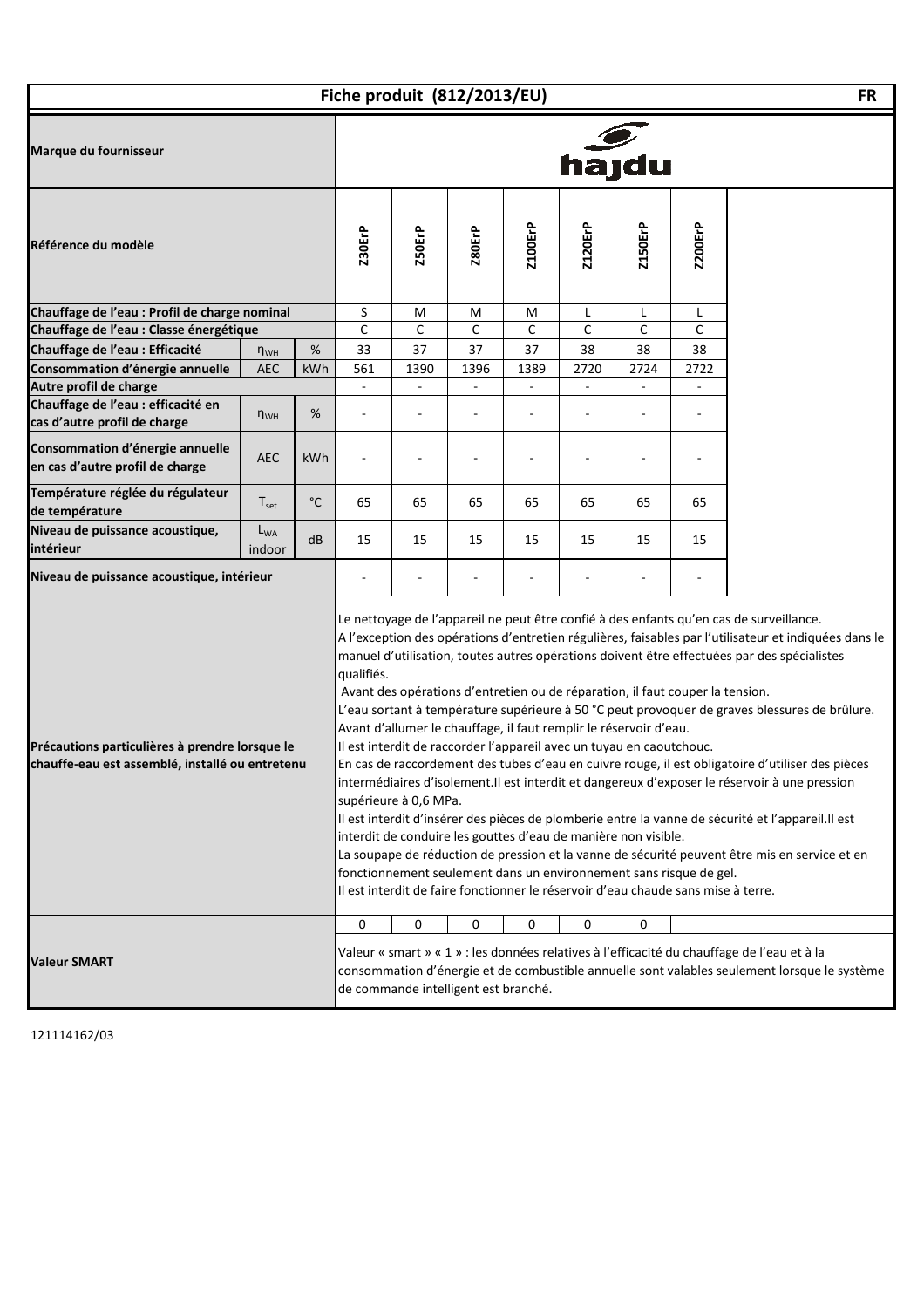|                                                                                   |                    |                                         | Fișă date produs (812/2013/EU) |                                                                                                                                                                                                                                                                                                                         |                |                |                |      |                                                                                                                                                                                                                                                                                                                                                                                                                                                                                                                                                                                                                                                                                                                         | <b>RO</b>                                                                                                                                                                                              |  |
|-----------------------------------------------------------------------------------|--------------------|-----------------------------------------|--------------------------------|-------------------------------------------------------------------------------------------------------------------------------------------------------------------------------------------------------------------------------------------------------------------------------------------------------------------------|----------------|----------------|----------------|------|-------------------------------------------------------------------------------------------------------------------------------------------------------------------------------------------------------------------------------------------------------------------------------------------------------------------------------------------------------------------------------------------------------------------------------------------------------------------------------------------------------------------------------------------------------------------------------------------------------------------------------------------------------------------------------------------------------------------------|--------------------------------------------------------------------------------------------------------------------------------------------------------------------------------------------------------|--|
| Marcă furnizor                                                                    |                    |                                         | hajdu                          |                                                                                                                                                                                                                                                                                                                         |                |                |                |      |                                                                                                                                                                                                                                                                                                                                                                                                                                                                                                                                                                                                                                                                                                                         |                                                                                                                                                                                                        |  |
| Numarul modelului                                                                 | <b>Z30ErP</b>      | Z50ErP                                  | <b>Z80ErP</b>                  | <b>Z100ErP</b>                                                                                                                                                                                                                                                                                                          | <b>Z120ErP</b> | <b>Z150ErP</b> | <b>Z200ErP</b> |      |                                                                                                                                                                                                                                                                                                                                                                                                                                                                                                                                                                                                                                                                                                                         |                                                                                                                                                                                                        |  |
| Prepararea apei calde: profil nominal de sarcini                                  |                    |                                         | S                              | M                                                                                                                                                                                                                                                                                                                       | M              | M              | L              | L    | L                                                                                                                                                                                                                                                                                                                                                                                                                                                                                                                                                                                                                                                                                                                       |                                                                                                                                                                                                        |  |
| Prepararea apei calde:: clasa energetic                                           |                    |                                         | $\mathsf{C}$                   | C                                                                                                                                                                                                                                                                                                                       | C              | C              | C              | C    | C                                                                                                                                                                                                                                                                                                                                                                                                                                                                                                                                                                                                                                                                                                                       |                                                                                                                                                                                                        |  |
| Prepararea apei calde: eficiență                                                  | $n_{WH}$           | %                                       | 33                             | 37                                                                                                                                                                                                                                                                                                                      | 37             | 37             | 38             | 38   | 38                                                                                                                                                                                                                                                                                                                                                                                                                                                                                                                                                                                                                                                                                                                      |                                                                                                                                                                                                        |  |
| Consum energetic anual                                                            | <b>AEC</b>         | kWh                                     | 561                            | 1390                                                                                                                                                                                                                                                                                                                    | 1396           | 1389           | 2720           | 2724 | 2722                                                                                                                                                                                                                                                                                                                                                                                                                                                                                                                                                                                                                                                                                                                    |                                                                                                                                                                                                        |  |
| Alt profil de sarcini                                                             |                    |                                         |                                |                                                                                                                                                                                                                                                                                                                         |                |                |                |      |                                                                                                                                                                                                                                                                                                                                                                                                                                                                                                                                                                                                                                                                                                                         |                                                                                                                                                                                                        |  |
| Prepararea apei calde: eficiență în<br>cazul unui profil de sarcini diferit       | $n_{WH}$           | %                                       |                                |                                                                                                                                                                                                                                                                                                                         |                |                |                |      |                                                                                                                                                                                                                                                                                                                                                                                                                                                                                                                                                                                                                                                                                                                         |                                                                                                                                                                                                        |  |
| Consum energetic anul în cazul unui<br>profil de sarcini diferit                  | <b>AEC</b>         | kWh                                     |                                |                                                                                                                                                                                                                                                                                                                         |                |                |                |      |                                                                                                                                                                                                                                                                                                                                                                                                                                                                                                                                                                                                                                                                                                                         |                                                                                                                                                                                                        |  |
| Temperatura setată pe regulatorul<br>de temperatură                               | $T_{\rm set}$      | $^{\circ}{\rm C}$                       | 65                             | 65                                                                                                                                                                                                                                                                                                                      | 65             | 65             | 65             | 65   | 65                                                                                                                                                                                                                                                                                                                                                                                                                                                                                                                                                                                                                                                                                                                      |                                                                                                                                                                                                        |  |
| Nivel performanță sunet în interior                                               | $L_{WA}$<br>indoor | dB                                      | 15                             | 15                                                                                                                                                                                                                                                                                                                      | 15             | 15             | 15             | 15   | 15                                                                                                                                                                                                                                                                                                                                                                                                                                                                                                                                                                                                                                                                                                                      |                                                                                                                                                                                                        |  |
| Posibilitatea de a opera doar în perioadele în afara<br>vârfului                  |                    |                                         |                                |                                                                                                                                                                                                                                                                                                                         |                |                |                |      |                                                                                                                                                                                                                                                                                                                                                                                                                                                                                                                                                                                                                                                                                                                         |                                                                                                                                                                                                        |  |
| Precauții care trebuie luate în timpul instalării,<br>instalării sau întreținerii |                    | electrică!<br>de 0,6 MPa!<br>și aparat! |                                | Copiii pot curăța aparatul numai sub supraveghere.<br>Apa având temperatura de peste 50 °C poate cauza arsuri severe.<br>Înainte de a porni încălzirea, acumulatorul trebuie umplut cu apă.<br>rețea este obligatorie utilizarea pieselor intermediare de etanșare!<br>numai într-un spațiu protejat contra înghețului. |                |                |                |      | În afară de activitățile sistematice de întreținere care pot fi efectuate de către utilizator<br>menționate în cartea mașinii, orice altă operațiune trebuie făcută de către un tehnician calificat.<br>Înainte de reparații sau operațiuni de întreținere aparatul trebuie deconectat de la rețeaua<br>Este interzisă racordarea aparatului cu furtun! În cazul racordării conductei de apă din cupru la<br>Este interzisă și reprezintă pericol de moarte expunerea acumulatorului la o presiune mai mare<br>Este interzisă intercalarea unui ansamblu de montaj de instalație cu apă între supapa de siguranță<br>Punerea în funcțiune și utilizarea reductorului de presiune și a supapei de siguranță sunt permise |                                                                                                                                                                                                        |  |
| <b>Valoarea SMART</b>                                                             |                    |                                         | 0                              | 0<br>este pus în funcțiune.                                                                                                                                                                                                                                                                                             | 0              | 0              | 0              | 0    |                                                                                                                                                                                                                                                                                                                                                                                                                                                                                                                                                                                                                                                                                                                         | Valoarea "smart" "1": datele referitoare la eficiența energetică anuală și consumul de combustibil<br>pentru prepararea apei calde sunt valabile doar în cazul în care sistemul de comandă inteligentă |  |